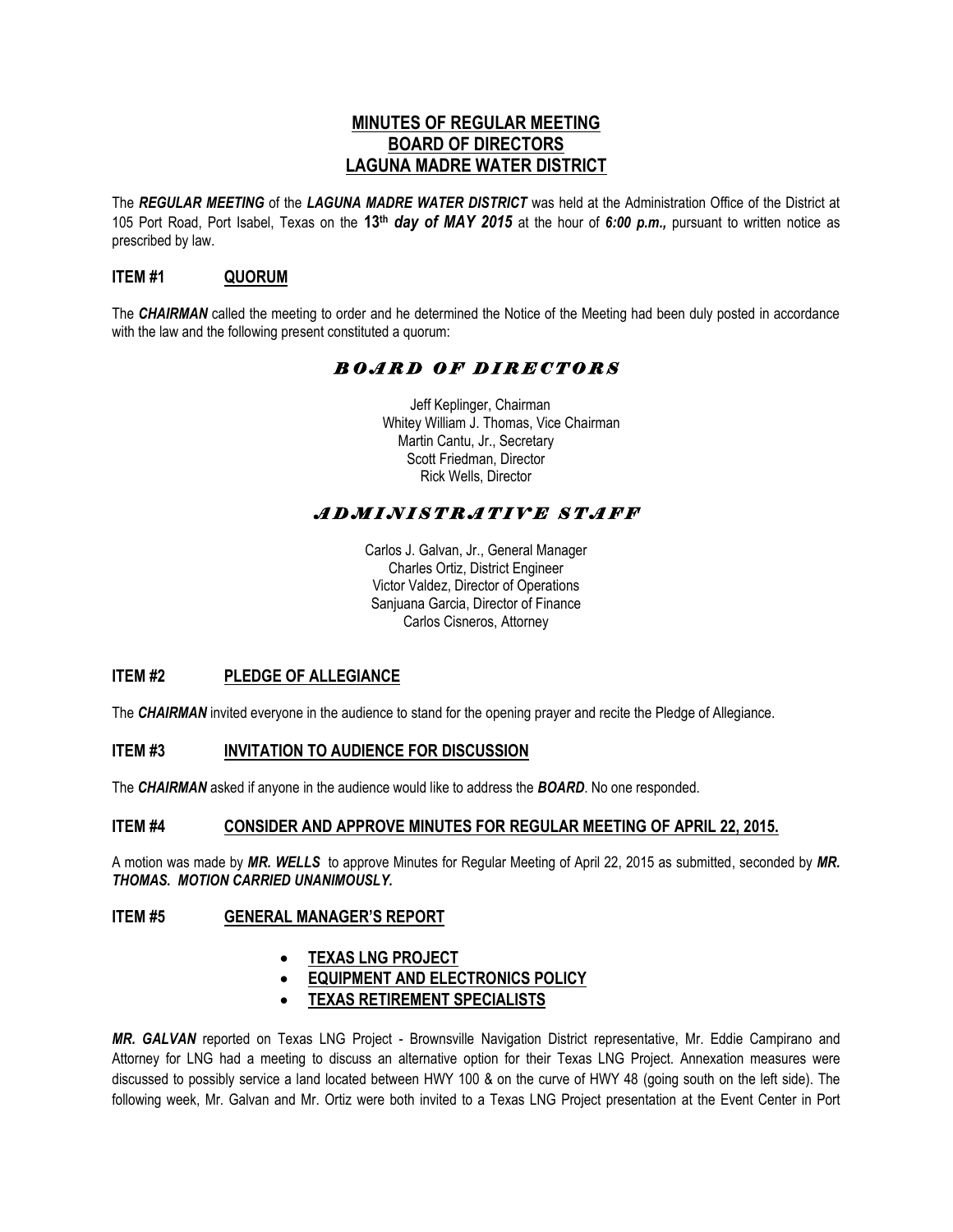Isabel. Texas LNG announced an internal RO Desalination System and an internal Wastewater Treatment Plant will be built rather than annexation measures for the reason it will be lengthier process.

*MR. GALVAN* reported on Equipment and Electronics Policy – copies of the policy to be implemented were circulated prior to meeting for review on the use of LMWD's equipment, computers and use of email and the District's Resources.

*MR. GALVAN* reported on the Texas Retirement Specialists, TRS is currently reviewing the District's TCDRS Policy and still preparing, gathering materials and information for their presentation. TRS is aiming to give a presentation at our next Regular Meeting for March 27, 2015.

#### **ITEM #6 DISTRICT ENGINEER'S REPORT**

#### **CHLORINE DIOXIDE PILOT STUDY**

## **LAGUNA VISTA WASTEWATER TREATMENT PLANT DISCHARGE PERMIT RENEWAL**

**MR. ORTIZ** gave an update on Chlorine Dioxide Pilot Study – for the month of April the chlorine dioxide studies shows THMS are coming out good and are on the road to compliance. The only issue that is still being worked on is the mixing of the chloramines; plans are to install a static mixer to help with getting a better monochlorimine formation.

**MR. ORTIZ** reported on the Laguna Vista Wastewater Treatment Plant Discharge Permit Renewal. In April the preliminary decision was completed. The next and final step will be to get the second Public Notice to get the renewal in place.

## **ITEM # 7 DIRECTOR OF OPERATION'S REPORT**

#### **MONTHLY REPORT**

**MR. VALDEZ** reported for the month of April: TCEQ passed the Sludge Hauling Vehicle Inspections, one change will be made, Unit #38 will be removed from TCEQ Sludge hauling list since it is no longer being used for sludge hauling. Distribution only uses Unit #38 for water leaks.

**MR. VALDEZ** reported last month the Water Conservation Plan Retail Water Supply Report was submitted and approved by Texas Water Development Board.

**MR. VALDEZ** reported on the projects for the Collection Department- the Ebony Project, has installed 700 feet of well points from Taylor and Ebony (going south), dewatering will take about two weeks; in SPI on Laguna Blvd manhole covers are being replaced; and there has been no line stoppages reported.

**MR. VALDEZ** reported on the Distribution Department- they are working on two major water line extension projects: SPI on E. Kingfish Street, and in Laguna Heights off of HWY 100 (where the new apartment complex is being built); both Projects are about 35% complete. On the Project on Garcia Street is still getting footage and looking into how many valves will be needed to get the cost estimate.

*MR. VALDEZ* reported the Isla Blanca Wastewater Plant demolition was completed on Monday and the new brackets are being installed. All work is being done in house. Mr. Valdez displayed pictures at the meeting.

*MR. VALDEZ* reported the Water Plant is working on the annual Consumer Confidential Report's information packet to be submitted and will be distributed to our Customers by July 1, 2015.

*MR. VALDEZ* reported on the Meter Maintenance Program: 1 – 6" meter was swapped out; and 3 – 5/8" meters were swapped out. Before a meter is removed and swapped, they will first be serviced, cleaned out and worked on to make sure it is necessary to change out the meter.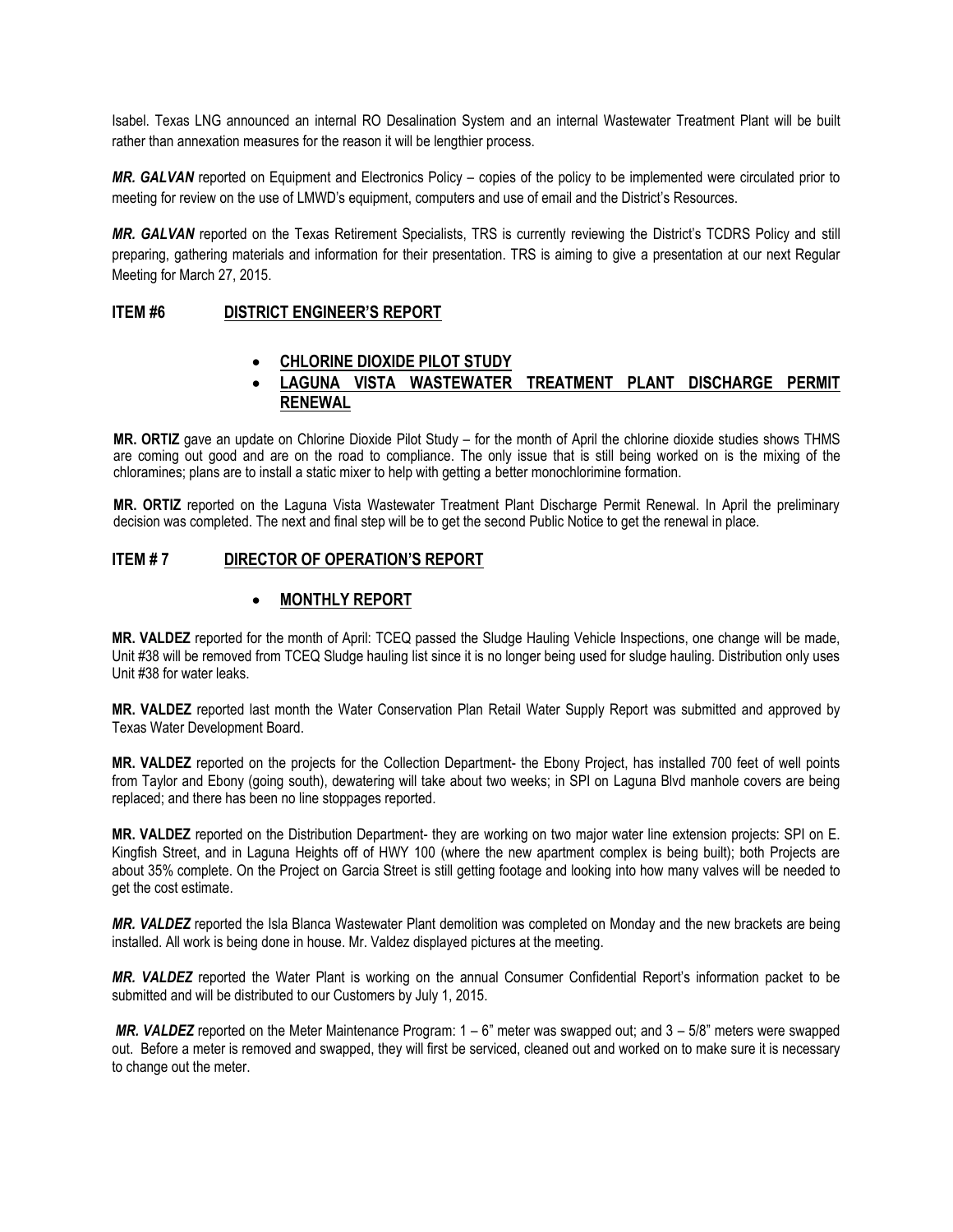## **ITEM #8 FINANCE DIRECTOR'S REPORT**

## **GRANT REIMBURSEMENT REPORT-BUREAU OF RECLAMATION R14AC60058**

**MRS. GARCIA** reported on the Grant Reimbursement Report with the Bureau Reclamation – a grant reimbursement request was submitted and approved for \$103,230.70 Dollars. A compliance report was filed and the first outlay was submitted. The project is approximately \$300,000.00; the cost will be 50% for the Water District and 50% is eligible for grant reimbursement. Out of the \$150,000.00 we get reimbursed \$103,000 and hopefully within the next couple of months we can get the rest remaining in the grant and continue looking for more grand opportunities.

#### **ITEM #9 CONSIDER AND APPROVE THE CONSTRUCTION MATERIALS TESTING SERVICES FOR SANITARY SEWER IMPROVEMENTS IN LAGUNA VISTA**

A motion was made by *MR. THOMAS* to approve Construction Materials Testing Services for Sanitary Sewer Improvements in Laguna Vista, seconded by *MR. CANTU. MOTION CARRIED UNANIMOUSLY.* 

## **ITEM #10 CONSIDER AND APPROVE THE RECLASSIFICATION OF PAYROLL CLERK POSITION TO HUMAN RESOURCES (H/R) BENEFITS ADMINISTRATOR**

The **CHAIRMAN** stated ITEM # 10 and ITEM #11 to be discussed in Executive Session.

A motion was made by *MR. WELLS* to approve the reclassification of Payroll Clerk Position to Human Resources (H?) Benefits Administrator, seconded by *MR. THOMAS. MOTION CARRIED UNANIMOUSLY.* 

## **ITEM #11 CONSIDER AND APPROVE ADDITION TO THE EMPLOYEE PAY PLAN SCHEDULE THE CLASSIFICATION OF METER TESTER AND SERVICE ORDER TECHNICIAN**

A motion was made by *MR. WELLS* to approve addition to the Employee Pay Plan Schedule the classification of Meter Tester and Service Order Technician, seconded by *MR. CANTU. MOTION CARRIED UNANIMOUSLY.* 

## **ITEM #12 CONSIDER AND APPROVE DISBURSEMENTS**

A motion was made by *MR. WELLS* to approve Disbursements as submitted, seconded by *MR. THOMAS. MOTION CARRIED UNANIMOUSLY.*

## **ITEM #13 CONSIDER AND REMOVE FROM THE TABLE THE FOLLOWING ITEM TABLED ON THE BOARD MEETING OF APRIL 22, 2015**

**EXECUTIVE SESSION PERMITTED BY THE OPEN MEETING ACT, V.T.C.A., GOVERNMENT CODE SECTION 551.001 ET SEQ., UNDER SECTION 551.074 (A) (1), AUTHORIZING CERTAIN DELIBERATIONS ABOUT OFFICERS AND EMPLOYEES OF THE DISTRICT TO BE HELD IN EXECUTIVE SESSION: TO DELIBERATE THE APPOINT, EMPLOYMENT, EVALUATION, REASSIGNMENT, DUTIES, DISCIPLINE, OR DISMISSAL OF DISTRICT EMPLOYEES TO WIT: GENERAL MANAGER**

A motion was made by *MR. THOMAS* to approve removal of item tabled on the Board Meeting of April 22, 2015, seconded by *MR. WELLS. MOTION CARRIED UNANIMOUSLY.*